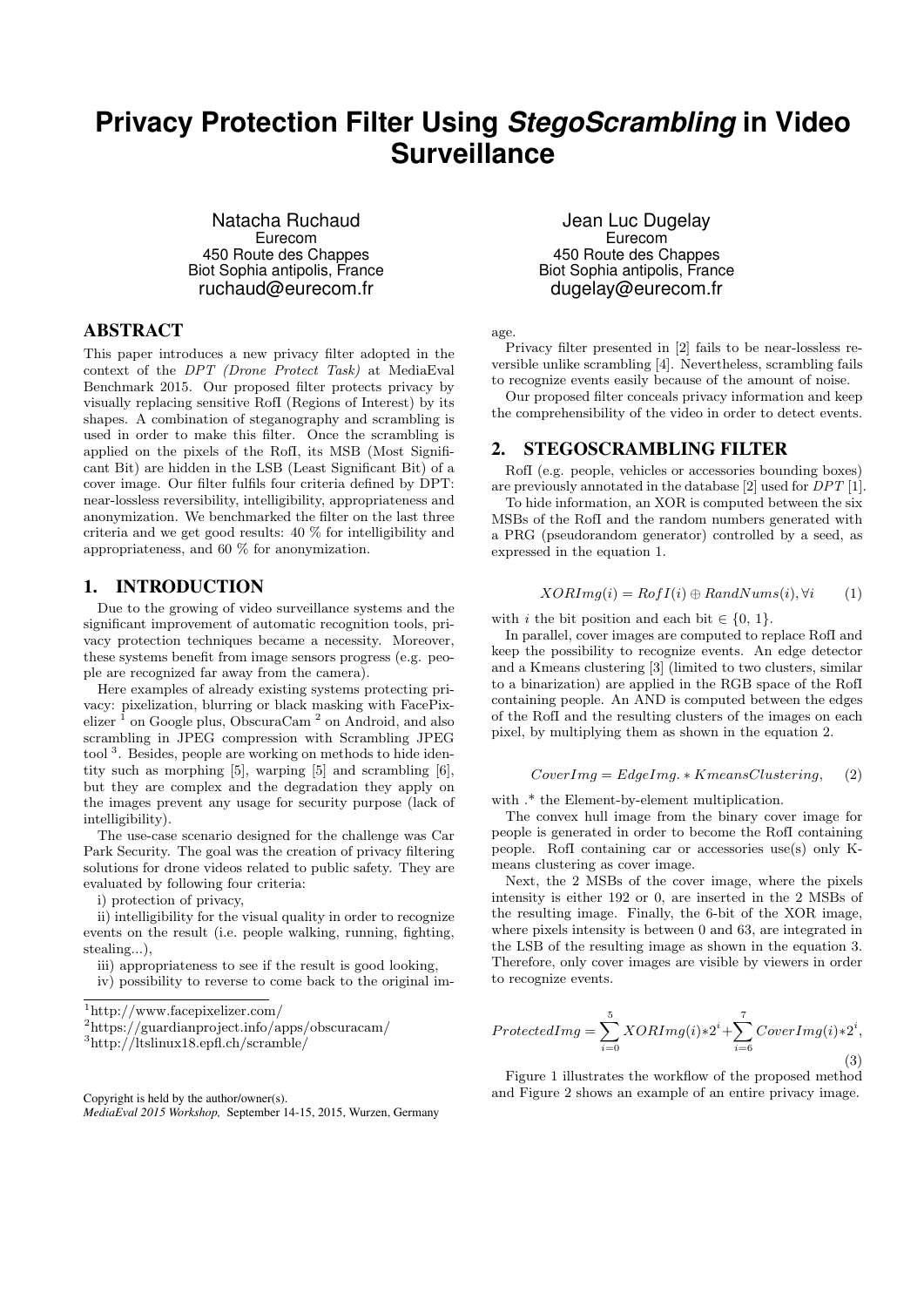

Figure 1: Workflow of the proposed process



Figure 2: Illustration of the proposed filter

To recover the original RofI, the inverse process is applied as shown in the equation 4. Two LSBs are removed from the original RofI, thus, a maximum error rate of 3 may be produced between an original pixel and a recovered pixel. This error implies no impact for human vision and is negligible for machines.

$$
Recovered = \sum_{i=2}^{7} (ProtectedImg(i-2) \oplus RandNums(i)) * 2^{i}
$$
\n(4)

#### 2.1 Pixel example

| One pixel is considered with 8-bit from MSB to LSB.                    |  |  |  |  |  |
|------------------------------------------------------------------------|--|--|--|--|--|
| Original pixel   $b7$   $b6$   $b5$   $b4$   $b3$   $b2$   $b1$   $b0$ |  |  |  |  |  |

For each pixel of the RofI, only the MSB bits between 2 and 7, are preserved. An XOR is computed between the MSB of the original pixel and a random number. The result is denoted  $b'$ .

| $\sqrt{\text{XORpixel}, b' \mid b'7 \mid b'6 \mid b'5 \mid b'4 \mid b'3 \mid b'2 \mid X \mid X}$ |  |  |  |  |  |  |  |  |
|--------------------------------------------------------------------------------------------------|--|--|--|--|--|--|--|--|
|                                                                                                  |  |  |  |  |  |  |  |  |
| The bits of $b'$ are shifted in the six LSBs.                                                    |  |  |  |  |  |  |  |  |
| XORpixel, $b'$   X   X   $b'7$   $b'6$   $b'5$   $b'4$   $b'3$   $b'2$                           |  |  |  |  |  |  |  |  |

Two MSBs of a white and black pixel are represented by  $e_6 = 1$  and  $e_7 = 1$  for the former, and  $e_6 = 0$  and  $e_7 = 0$  for the latter. Finally, the two MSBs of e are added with the six LSBs of  $b'$ . The result is denoted, protected pixel.

| Edge pixel, $b'+e$                                              |  |  | $1111$ $1761$ $661$ $641$ $631$ |  |
|-----------------------------------------------------------------|--|--|---------------------------------|--|
| No-edge pixel, $b' + e$ 0 0 $b'7$ $b'6$ $b'5$ $b'4$ $b'3$ $b'2$ |  |  |                                 |  |

To recover the original pixel, an XOR is computed between the same random number than previously, and the six LSBs of the protected pixel.

Recovered pixel b7 b6 b5 b4 b3 b2 X X The process is mostly reversible because the two LSBs, denoted b0 and b1 are lost.

## 3. EVALUATION RESULTS

We tested our proposed filter on different video sequences from DronesProtect dataset [2]. The guidelines of the MediaEvel 2015 DroneProtect Tasks [1] are followed to perform the evaluation. This evaluation is based on the humanperceived and interpretation of the resulting privacy filtered videos in terms of level of privacy, intelligibility and appropriateness.

The aim of the challenge is to find a trade-off between privacy and visual quality of the protected image. Indeed, the higher is the protection, the lower is the level of information (see intelligibility and appropriateness).

Two human evaluator groups are selected. In the first group, people come from surveillance security domain (R  $\&$  D), and in the second group they come from any other domain (Naive).

In Table 1, we report the average results of our filter. We obtained positive feedbacks from the jury and especially for the privacy protection. Indeed, according to the results 60 % of privacy is well protected. However, we got 40 % for intelligibility and appropriateness; this shows a lack in our filter for recognizing events properly. This can be explained because the edges detector makes mistakes and also colors of RofI are turned to black and white. It is planned as future work to improve the edges detection method with a new design for the cover image, in order to be better tailored to release more information and having a better event recognition.

Table 1: Average results (%)

| Evaluation         | Privacy | Intelligibility | Pleasantness |
|--------------------|---------|-----------------|--------------|
| Category 1 (R&D)   | 0.63    | 0.37            | 0.36         |
| Category 2 (Naive) | 0.57    | $\rm 0.43$      | 0.48         |
| Average $(\%)$     | $0.6\,$ | .4              | 0.4          |

#### 4. CONCLUSIONS

We presented a new privacy filter applied on videos in a car park from drone. The novelty of the work is to combine a scrambling to encrypt privacy-sensitive RofI, and a steganography to hide this scambled RofI in a cover image represented by its edges.

## 5. REFERENCES

[1] A.Badii, P.Koshunov, H.Oudi, T.Ebrahimi, T.Piatrik, V.Eiselein, N.Ruchaud, C.Fedorczak, JL.Dugelay, and D. Vazquez. Overview of the mediaeval 2015 drone protect task. In MediaEval 2015 Workshop, Wurzen, Germany, Sept, 2015.